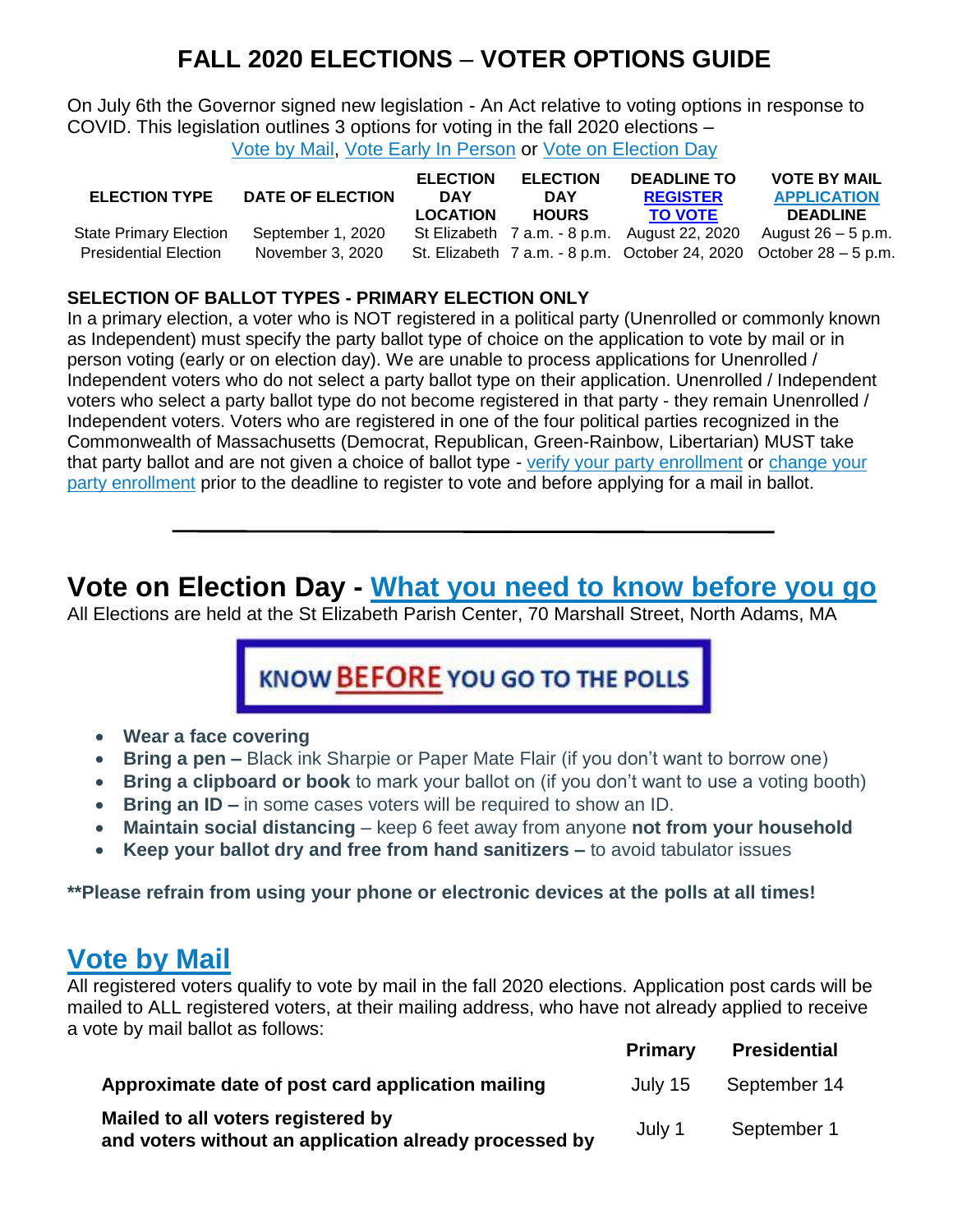**APPLY EARLY -** to allow ample time for processing your application and for the postal services to deliver your ballot to you. If you are concerned about applying too early - please note that voters can hold on to their ballot and return it during the week prior to the election. Voters who receive a vote by mail ballot but do not return it prior to election day may appear to vote in person on election day to cast a ballot. Any voter that has returned a vote by mail ballot (or voted early in person) cannot vote on Election Day.

Applications can be returned by Mail (postage is pre-paid on the post card application mailed to you), placed in the drop box outside of City Hall or scanned and emailed to [cityclerk@northadams-ma.gov](mailto:cityclerk@northadams-ma.gov)

### **RETURN OF VOTE BY MAIL BALLOTS**

**\_\_\_\_\_\_\_\_\_\_\_\_\_\_\_\_\_\_\_\_\_\_\_\_\_\_\_\_\_\_\_\_\_\_\_\_\_\_\_**

Mailed ballots include a postage pre-paid return ballot envelope that is addressed to the City Clerk's Office. You may return your ballot by mail (please see deadlines below) or hand deliver your ballot by placing it in the drop box outside of City Hall (deadline is close of polls on Election Day). Ballots can NOT be returned to the polling location on Election Day - they must be returned to the City Clerk's Office for processing before they are delivered by City Clerk's staff to the polls to be cast on Election Day. Voters who receive a vote by mail ballot but do not return it prior to Election Day may appear to vote in person and cast a ballot on Election Day. Any voter that has returned a vote by mail ballot (or voted early in person) is not permitted to appear to vote in person on Election Day.

Deadlines for ballots to be returned and counted

- **Primary Election** All ballots must be received at City Hall by **8 p.m.** on **September 1**.
- **November Election**
	- Ballots returned in the drop box must be received by **8 p.m.** on **November 3**.
	- Ballots returned by mail must be **postmarked by November 3** AND received by the City Clerk by **5 p.m. on November 6**.

Please note that US Postal delivery services are not consistent and can range from three to 11 days. We recommend voters return their ballots in the drop box outside of the City Hall by 8 p.m. on Election Day to ensure it arrives back to us in time to count.

## **[Vote Early in Person](https://cms2.revize.com/revize/eastonma/departments/town_clerk1/early_voting/index.php)**

Early Voting in person will be available for the fall 2020 elections. An application is not required to vote early in person...just show up and vote!

### **State Primary Election Early Voting in Person**

| Period:   | <b>August 22 - 28</b>                      |      |                          |  |  |
|-----------|--------------------------------------------|------|--------------------------|--|--|
| Location: | City Hall, 10 Main Street, North Adams, MA |      |                          |  |  |
|           | <b>Date</b><br>Day                         |      | <b>Hours</b>             |  |  |
|           | <b>Saturday</b>                            | 8/22 | 12:00 p.m. - 4:00 p.m.   |  |  |
|           | Sunday                                     | 8/23 | $9:00$ a.m. $-1:00$ p.m. |  |  |
|           | <b>Monday</b>                              | 8/24 | $9:00$ a.m. $-4:00$ p.m. |  |  |
|           | <b>Tuesday</b>                             | 8/25 | $9:00$ a.m. $-4:00$ p.m. |  |  |
|           | Wednesday                                  | 8/26 | $9:00$ a.m. $-4:00$ p.m. |  |  |
|           | <b>Thursday</b>                            | 8/27 | $9:00$ a.m. $-4:00$ p.m. |  |  |
|           | <b>Friday</b>                              | 8/28 | $9:00$ a.m. - 12:00 p.m. |  |  |
|           |                                            |      |                          |  |  |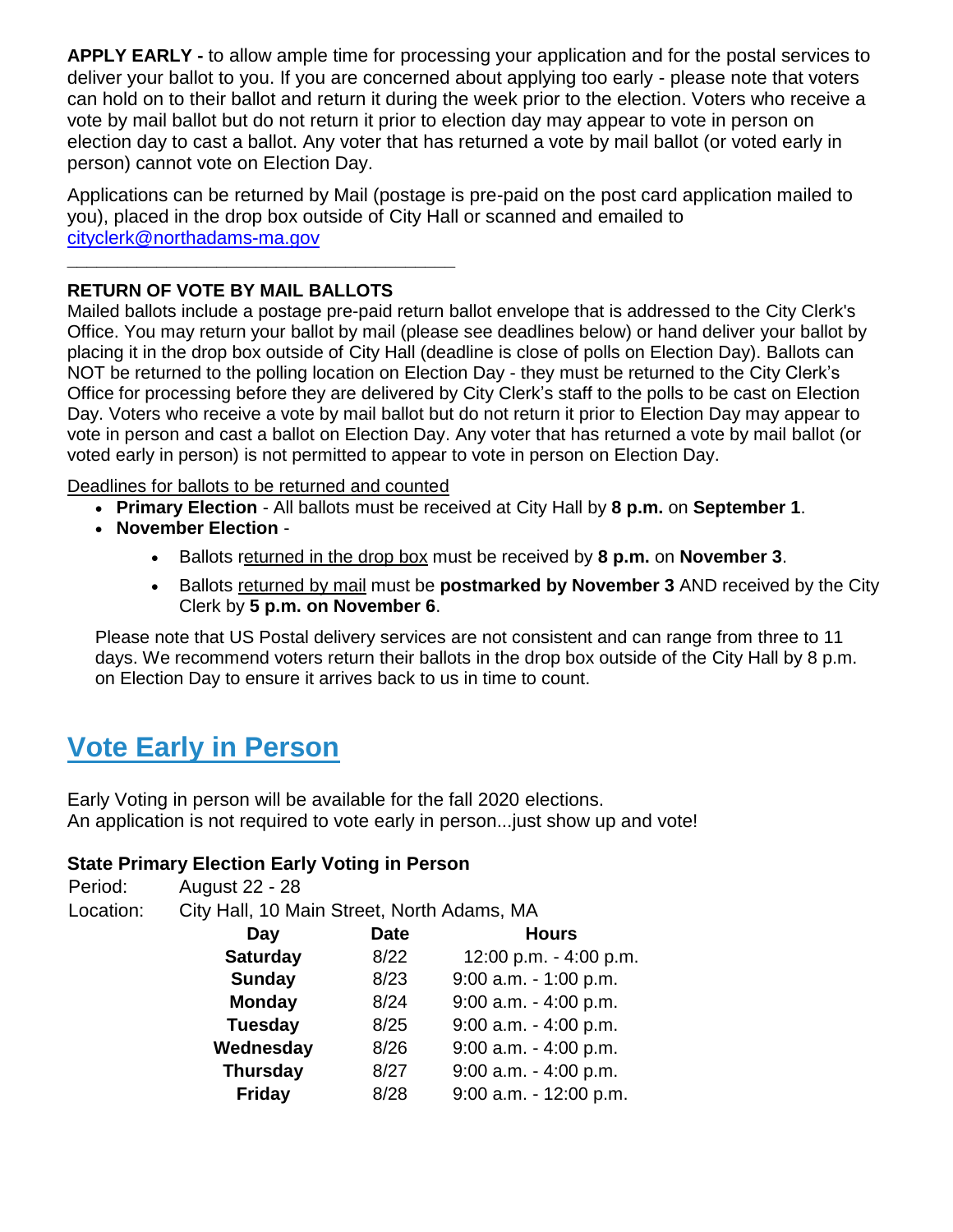### **Presidential Election Early Voting in Person**

Period: October 17 - 30

Location: Weekdays – City Hall – 10 Main Street, North Adams, MA Weekends – TBA

| Day             | Date  | <b>Times</b>              | Location         |
|-----------------|-------|---------------------------|------------------|
| <b>Saturday</b> | 10/17 | 12:00 p.m. - 4:00 p.m.    | <b>City Hall</b> |
| <b>Sunday</b>   | 10/18 | $9:00$ a.m. $-1:00$ p.m.  | <b>City Hall</b> |
| <b>Monday</b>   | 10/19 | $9:00$ a.m. $-4:00$ p.m.  | <b>City Hall</b> |
| <b>Tuesday</b>  | 10/20 | $9:00$ a.m. $-4:00$ p.m.  | <b>City Hall</b> |
| Wednesday       | 10/21 | $9:00$ a.m. $-4:00$ p.m.  | <b>City Hall</b> |
| <b>Thursday</b> | 10/22 | $9:00$ a.m. $-4:00$ p.m.  | <b>City Hall</b> |
| <b>Friday</b>   | 10/23 | $9:00$ a.m. $-12:00$ p.m. | <b>City Hall</b> |
| <b>Saturday</b> | 10/24 | 12:00 p.m. - 4:00 p.m.    | <b>City Hall</b> |
| <b>Sunday</b>   | 10/25 | $9:00$ a.m. $-1:00$ p.m.  | <b>City Hall</b> |
| <b>Monday</b>   | 10/26 | $9:00$ a.m. $-4:00$ p.m.  | <b>City Hall</b> |
| <b>Tuesday</b>  | 10/27 | $9:00$ a.m. $-4:00$ p.m.  | <b>City Hall</b> |
| Wednesday       | 10/28 | $9:00$ a.m. $-4:00$ p.m.  | <b>City Hall</b> |
| <b>Thursday</b> | 10/29 | $9:00$ a.m. $-4:00$ p.m.  | <b>City Hall</b> |
| <b>Friday</b>   | 10/30 | $9:00$ a.m. $-12:00$ p.m. | <b>City Hall</b> |

\*Please note that no more than five voters will be allowed in City Hall to vote early at all times.

## **KNOW BEFORE YOU GO TO VOTE**

Educated voters will reduce the amount of time necessary in the voting booths and reduce lines and crowding while voting.

Unenrolled / Independent voters will need to choose which primary ballot type they want to vote on). Voters who are registered in a particular party (Democrat, Republican, Green-Rainbow, Libertarian) MUST take that party ballot type - [verify your party enrollment](https://www.sec.state.ma.us/VoterRegistrationSearch/MyVoterRegStatus.aspx) or [change your party](https://www.sec.state.ma.us/OVR/)  [enrollment](https://www.sec.state.ma.us/OVR/)

What to Bring or Know when voting early in person:

- **Wear a face covering**
- **Bring a pen –** Blue or Black ink Sharpie or Paper Mate Flair (if you don't want to borrow one)
- **Bring a clipboard or book** to mark your ballot on (if you don't want to use a voting booth)
- **Bring an ID –** in some cases voters will be required to show an ID.
- **Maintain social distancing** keep 6 feet away from anyone **not from your household**

# **EARLY VOTING (by mail or in person) FAQ:**

**If I applied for a vote by mail ballot can I appear to vote in person at an early voting site or at the polls on Election Day?**

If your vote by mail **ballot has not been received back** to the City Clerk's Office – **YES**, you may still appear to vote in person at the polls on Election Day. These voters will be